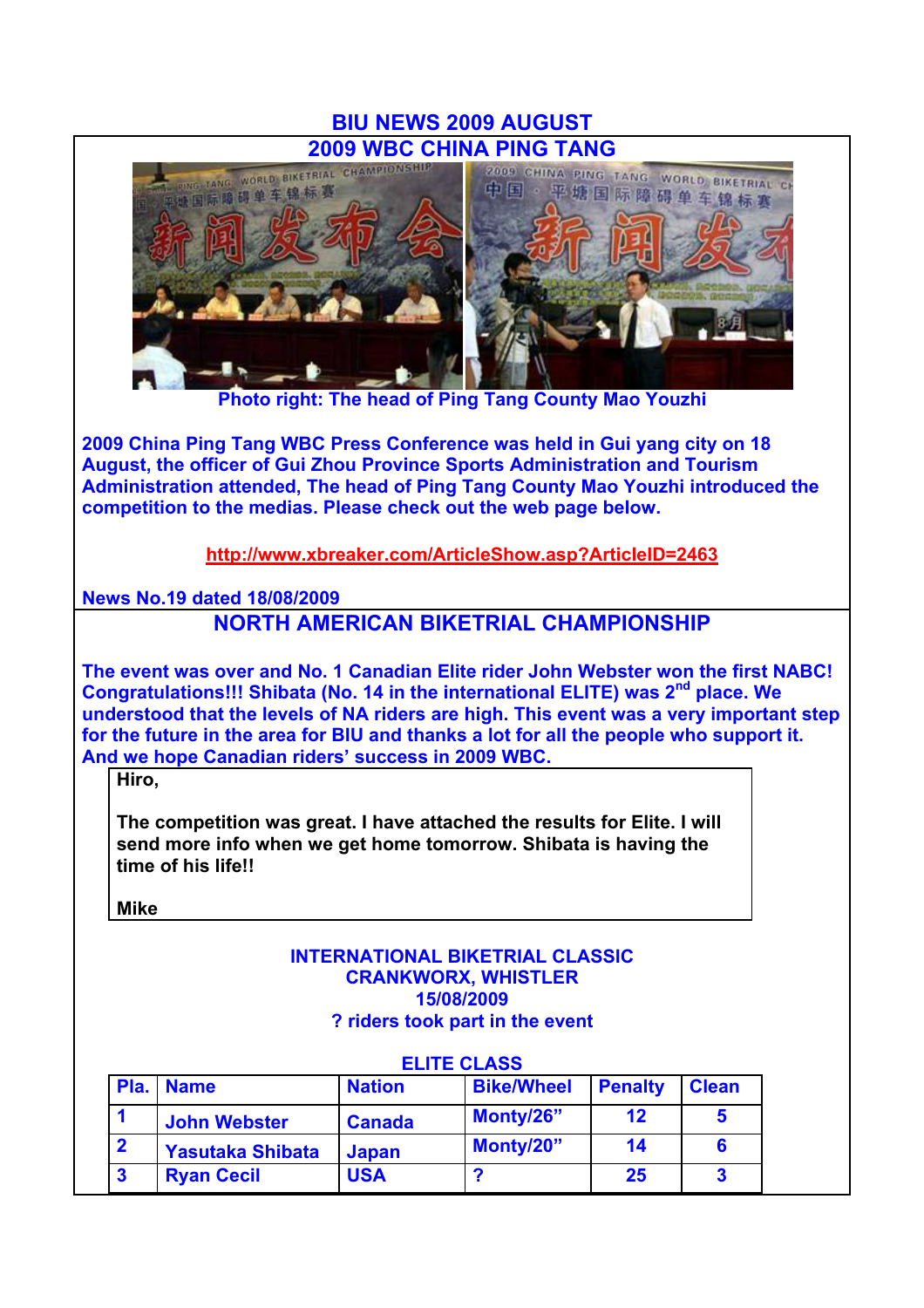| $\overline{\mathbf{4}}$ | <b>Xavi Casas</b>       | <b>Andorra</b> | ?         | 26 | $\overline{\mathbf{2}}$ |
|-------------------------|-------------------------|----------------|-----------|----|-------------------------|
| 5                       | <b>Jeff Anderson</b>    | <b>Canada</b>  | ?         | 37 | 4                       |
| 6                       | <b>Aran Cook</b>        | <b>UK</b>      | ?         | 30 | $\overline{2}$          |
| 7                       | <b>David Herr</b>       | <b>Canada</b>  | ?         | 31 |                         |
| 8                       | <b>Russell Phillips</b> | <b>Canada</b>  | ?         | 39 |                         |
| 9                       | <b>Steve Baia</b>       | <b>Canada</b>  | Monty/20" | 58 | 0                       |
| 10                      | <b>Alex Li</b>          | 2              | ?         | 58 | 0                       |
| 11                      | <b>Aaron Dobler</b>     | <b>Canada</b>  | ?         | 60 | $\mathbf 0$             |
| 12                      | <b>Dylan Korba</b>      | 2              | ?         | 60 | 0                       |

**You can check about the results also on the BJU web page.**

**▼BJU NEWS**

http://www.bju.jp/modules/news/article.php?storyid=213

**News No.18 dated 17/08/2009**

## **SWEDISH CHAMPIONSHIP ROUND-4**

Swedish Championship Round 4 was held on 15<sup>th</sup> August. We got the results from **Biketrial Sweden. Thanks Roger!** 

**Dear Hiro and Anna**

**We had the fourth round of the Swedish Championships last Saturday. A hard competition for most of the yellow and red riders. I'm happy to tell you that we had 31 riders in the event, this year's highest number so far. One round left. I'll attach the results.**

**Sincerely yours Roger Bäckgren Biketrial Sweden BIU/EBU Delegate** 

### **2009 SWEDISH BIKETRIAL CHAMPIONSHIP ROUND-4 ALINGSAS 15/08/2009 31 riders took part in the event TOP 3 RESULTS OF EACH CATEGORY**

| ELITE        |                         |             |                |              |  |
|--------------|-------------------------|-------------|----------------|--------------|--|
| <b>Place</b> | <b>Name</b>             | <b>Bike</b> | <b>Penalty</b> | <b>Clean</b> |  |
|              | <b>Björn Levin</b>      | Rockman/20" |                | 19           |  |
|              | <b>Daniel Johansson</b> | Rockman/20" | 51             |              |  |
|              | <b>Joacim Nymann</b>    | Rockman/20" | 69             |              |  |